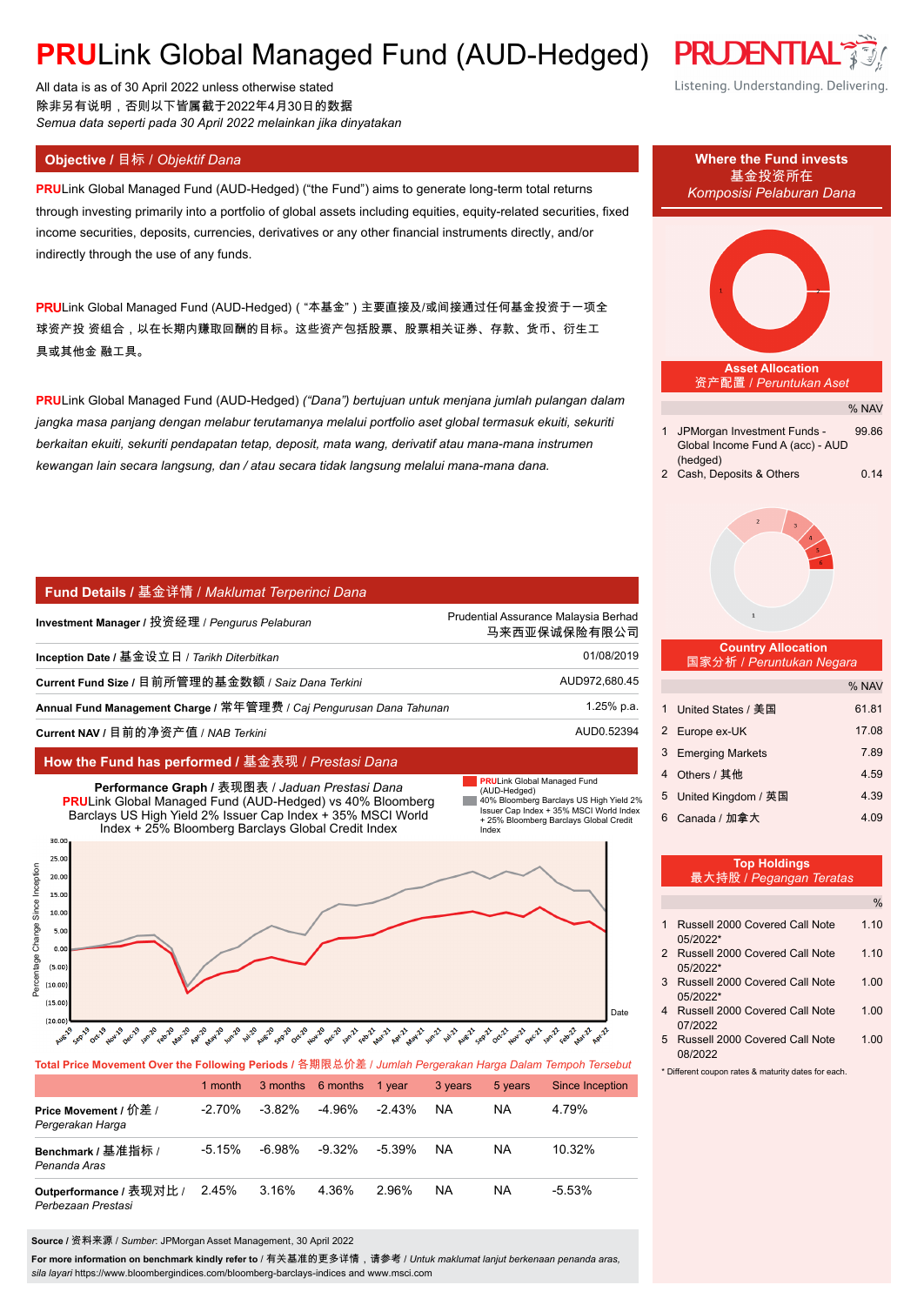# **PRULink Global Managed Fund (AUD-Hedged) PRUDENTIAL<sup>®</sup>**

All data is as of 30 April 2022 unless otherwise stated 除非另有说明,否则以下皆属截于2022年4月30日的数据 *Semua data seperti pada 30 April 2022 melainkan jika dinyatakan*

### **Monthly Update /** 每月简报 / *Peningkatan Bulanan*

#### **Market Review /** 市场回顾 */ Tinjauan Bulanan*

High inflation remains a concern for markets, globally. In the US, headline inflation stood at 8.5%, its highest level since 1981, leading to hawkish comments from policy setters. As a result, the market has now priced in 50 basis point (bps) hikes for each of the US Federal Reserve's next three meetings.

US real GDP showed an outright decline in the first quarter, shrinking by 1.4% in quarter-on-quarter, annualised terms. However, even though evidence suggests growth may have slowed, the most recent economic data indicates that the economy is still growing at a reasonable rate. In the eurozone, April's flash purchasing managers' indices (PMIs) were positive, with the composite index rising to 55.8, despite a sharp fall in German manufacturing.

高通膨仍旧是全球市场所关注的事项。美国的总通膨企于8.5%,为1981年以来最高,这使到政策策划者作出强硬的言论。有鉴于此,市场目前已将美国联储局 在接下来的3个会议各升息50基点的可能性纳入考量。

#### 美国的真实国内生产总值在第1季下跌,季对季缩1.4%(常年化数据)。尽管如此,虽然证据指出成长可能已放缓,最近的经济数据却显示经济依旧以合理的速 度成长。欧元区4月的闪读采购经理人指数(PMI)仍有涨幅,综合指数增至55.8,无视于德国制造业之剧跌。

*Inflasi tinggi kekal menjadi perhatian pasaran secara global. Di AS, inflasi utama berada pada 8.5%, paras tertinggi sejak 1981, sekaligus mengundang komen agresif dari penggubal dasar. Akibatnya, pasaran kini telah menetapkan harga kenaikan 50 mata asas bagi setiap tiga mesyuarat Rizab Persekutuan AS yang berikutnya.*

*KDNK sebenar AS menunjukkan kemerosotan serta merta pada suku pertama, menyusut 1.4% suku ke suku, dalam terma tahunan. Sungguhpun bukti menunjukkan pertumbuhan mungkin memperlahan, data ekonomi terkini menunjukkan bahawa ekonomi masih berkembang pada kadar munasabah. Di zon Euro, sorotan indeks pengurus pembelian (PMI) April adalah positif, dengan indeks komposit meningkat kepada 55.8, walaupun pembuatan Jerman mengalami kejatuhan mendadak.*

#### **Market Outlook /** 市场展望 */ Gambaran Bulanan*

While robust labour markets and pent-up savings remain supportive, risks to the recovery are building, most notably in Europe. Central bankers face substantial challenges as they look to tighten monetary policy to help bring inflation back down to target without tipping the economy into recession.

虽然蓬勃的人力市场与受抑制的储蓄依旧为经济提供扶持,经济复苏的风险正不断提高,特别是在欧洲。各央行面对巨大的挑战,因为他们计划紧缩货币政策以 令通膨降温,以免经济陷入衰退的状况。

*Meskipun pasaran buruh yang teguh dan simpanan yang membukit kekal menyokong, risiko kepada pemulihan semakin meningkat terutamanya di Eropah. Jurubank pusat mendepani cabaran besar ketika mahu mengetatkan dasar monetari bagi membantu menurunkan inflasi kembali ke sasaran tanpa mendorong ekonomi ke landasan kemelesetan.*

#### **Fund Review & Strategy /** 基金表现评论与投资策略 */ Tinjauan dan Strategi Dana*

The Fund returned -2.70% for the month, outperforming the benchmark return of -5.15% by 2.45%. Year-to-date, the fund returned -6.19%, outperforming the benchmark return of -10.26% by 4.07%.

Our allocation to global infrastructure contributed to overall performance and delivered positive returns while elsewhere, the rest of the equity portion of the Fund weighed on performance over the month. Within fixed income, our allocation to US high yield was the biggest detractor of overall performance while the rest of the fixed income portion of the Fund delivered negative returns. Our exposure to preferred equity detracted from performance, whereas the performance from our convertible bonds allocation ended the month flat.

The Fund strategy would adopt multi-asset approach with a focus on risk-adjusted income. We see the potential for further pressure on equity valuations ahead. In fixed income, the case for owning duration is stronger than it was at the start of 2022, but yields are likely to rise further as central banks push ahead with their tightening plans.

本基金在检讨月份的回酬为-2.70%,超越-5.15%的基准回酬2.45%。年度至今,本基金的回酬为-6.19%,高于-10.26%的基准回酬4.07%。

我们的全球基本建设投资取得正回酬,并对整体基金表现作出贡献,基金所投资的其他股项则减损了相对表现。固定收益投资当中,美国高回酬债券的配置对基 金整体表现有最大的负面影响。优先股投资也对基金表现不利,可转换债券的配置则在当月趋平。

本基金采取了多元资产的投资策略,并将重点放在经风险调整的收益上。我们认为在未来股项估值会进一步受压。固定收益证券的持有期限比2022年初还要长 久,但回酬有可能会进一步扬升,因为央行继续执行其紧缩政策的计划。

*Dana memberikan pulangan -2.70% di bulan ini, mengatasi pulangan penanda aras -5.15% sebanyak 2.45%. Sejak awal tahun hingga kini, Dana memulangkan -6.19%, mengatasi pulangan penanda aras -10.26% sebanyak 4.07%.*

Peruntukan kami kepada infrastruktur global menyumbang kepada prestasi keseluruhan dan memberikan pulangan positif manakala di bahagian lain, ekuiti Dana yang selebihnya *mempengaruhi prestasi di bulan tinjau. Menyorot pendapatan tetap, peruntukan kami kepada hasil tinggi AS merupakan pengacau prestasi terbesar secara keseluruhan manakala bahagian pendapatan tetap Dana yang lain memberikan pulangan negatif. Pendedahan kami kepada ekuiti keutamaan menyeret prestasi, manakala prestasi daripada peruntukan bon boleh tukar mengakhiri bulan tinjauan secara mendatar.*

*Strategi Dana iakah menggunakan pendekatan berbilang aset dengan tumpuan ke atas pendapatan terlaras risiko. Kami melihat potensi tekanan selanjutnya ke atas penilaian ekuiti di hadapan. Menyorot pendapatan tetap, keadaan pemilikan tempoh adalah lebih kukuh berbanding di permulaan tahun 2022, namun hasil berkemungkinan meningkat lagi apabila bank pusat meneruskan pelan pengetatan.*